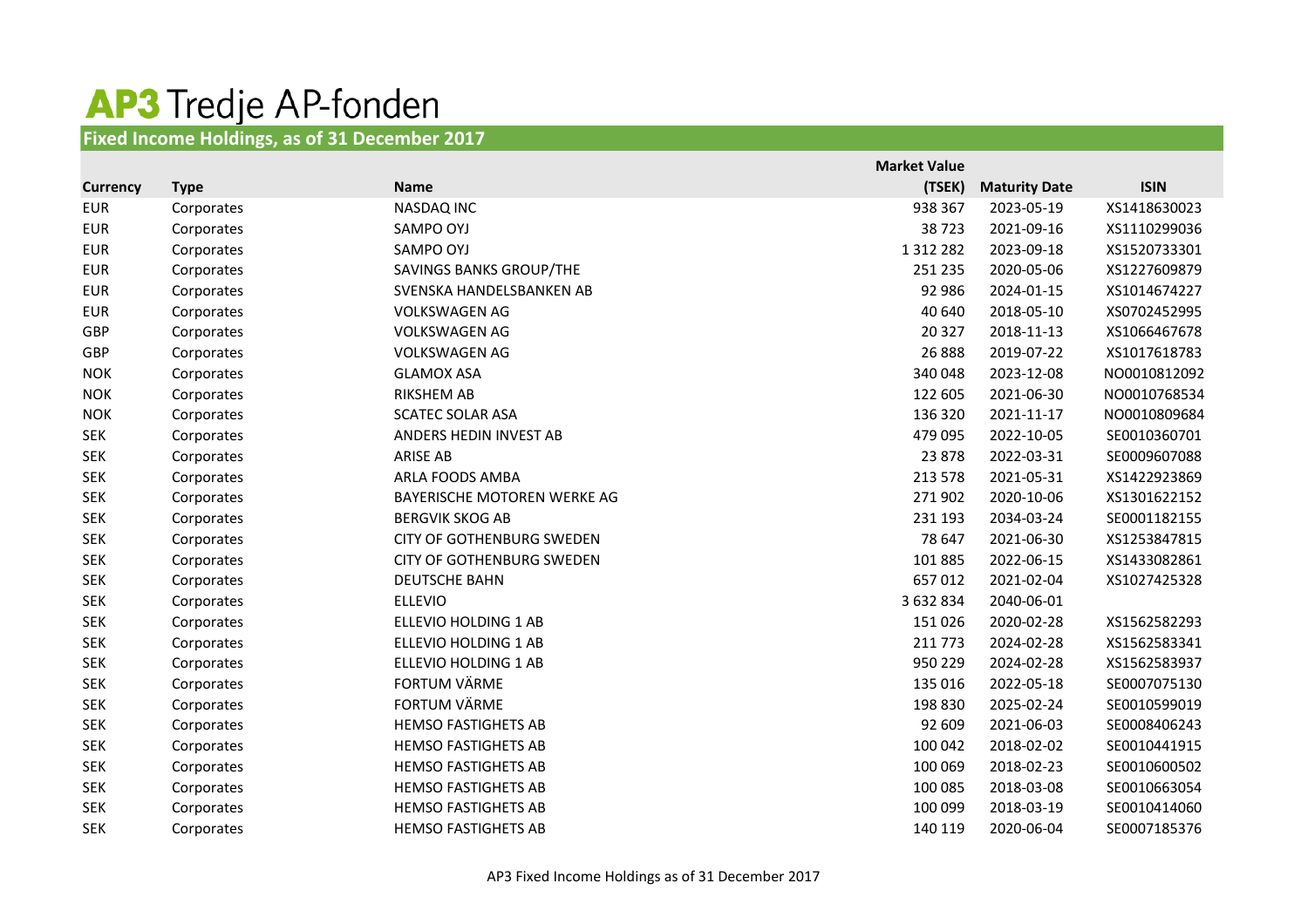|                 |             |                            | <b>Market Value</b> |                      |              |
|-----------------|-------------|----------------------------|---------------------|----------------------|--------------|
| <b>Currency</b> | <b>Type</b> | <b>Name</b>                | (TSEK)              | <b>Maturity Date</b> | <b>ISIN</b>  |
| <b>SEK</b>      | Corporates  | <b>HEMSO FASTIGHETS AB</b> | 150 135             | 2018-03-12           | SE0010547455 |
| <b>SEK</b>      | Corporates  | <b>HEMSO FASTIGHETS AB</b> | 175 147             | 2018-03-07           | SE0010663062 |
| <b>SEK</b>      | Corporates  | <b>HEMSO FASTIGHETS AB</b> | 203 916             | 2020-06-04           | SE0007185384 |
| <b>SEK</b>      | Corporates  | <b>HEMSO FASTIGHETS AB</b> | 257 406             | 2019-10-21           | SE0007665807 |
| <b>SEK</b>      | Corporates  | <b>HEMSO FASTIGHETS AB</b> | 300 069             | 2018-01-19           | SE0010414359 |
| <b>SEK</b>      | Corporates  | <b>HEMSO FASTIGHETS AB</b> | 395 298             | 2018-02-28           | SE0010520817 |
| <b>SEK</b>      | Corporates  | <b>HEMSO FASTIGHETS AB</b> | 500 365             | 2018-02-26           | SE0010520304 |
| <b>SEK</b>      | Corporates  | <b>HEMSO FASTIGHETS AB</b> | 101 895             | 2019-10-21           | SE0007665815 |
| <b>SEK</b>      | Corporates  | <b>HEMSO FASTIGHETS AB</b> | 248 631             | 2024-10-02           | XS1692152785 |
| <b>SEK</b>      | Corporates  | <b>IKANO BANK AB</b>       | 72 512              | 2020-04-15           | SE0006994265 |
| <b>SEK</b>      | Corporates  | <b>IKANO BANK AB</b>       | 162 113             | 2021-01-26           | SE0009553860 |
| <b>SEK</b>      | Corporates  | <b>INDUSTRIVARDEN AB</b>   | 500 550             | 2018-03-28           | SE0010739623 |
| <b>SEK</b>      | Corporates  | <b>JERNHUSEN</b>           | 50 009              | 2018-01-15           | SE0010413245 |
| <b>SEK</b>      | Corporates  | <b>JERNHUSEN</b>           | 250 278             | 2018-03-29           | SE0010636506 |
| <b>SEK</b>      | Corporates  | LANSFORSAKRINGAR AB        | 55 178              | 2018-08-20           | SE0007412846 |
| <b>SEK</b>      | Corporates  | LANSFORSAKRINGAR AB        | 154 468             | 2021-05-18           | SE0008348270 |
| <b>SEK</b>      | Corporates  | LANTMANNEN EK FOR          | 205 301             | 2020-12-07           | SE0007783832 |
| <b>SEK</b>      | Corporates  | <b>LKAB</b>                | 273 912             | 2019-12-09           | SE0006535928 |
| <b>SEK</b>      | Corporates  | LUNDBERGFORETAGEN AB       | 200 151             | 2018-02-28           | SE0010520791 |
| <b>SEK</b>      | Corporates  | NORSK HYDRO ASA            | 159 158             | 2022-11-07           | NO0010809676 |
| <b>SEK</b>      | Corporates  | <b>RIKSHEM AB</b>          | 50 0 21             | 2018-02-02           | SE0010441840 |
| <b>SEK</b>      | Corporates  | <b>RIKSHEM AB</b>          | 50 0 29             | 2018-02-14           | SE0010573014 |
| <b>SEK</b>      | Corporates  | RIKSHEM AB                 | 100 029             | 2018-01-23           | SE0010296707 |
| <b>SEK</b>      | Corporates  | <b>RIKSHEM AB</b>          | 100 031             | 2018-01-25           | SE0010297226 |
| <b>SEK</b>      | Corporates  | <b>RIKSHEM AB</b>          | 100 061             | 2018-02-16           | SE0010295808 |
| <b>SEK</b>      | Corporates  | RIKSHEM AB                 | 100 064             | 2018-02-19           | SE0010296293 |
| <b>SEK</b>      | Corporates  | <b>RIKSHEM AB</b>          | 125 058             | 2018-02-05           | SE0010442095 |
| <b>SEK</b>      | Corporates  | <b>RIKSHEM AB</b>          | 150 078             | 2018-02-09           | SE0010442806 |
| <b>SEK</b>      | Corporates  | <b>RIKSHEM AB</b>          | 150 102             | 2018-02-22           | SE0010600049 |
| <b>SEK</b>      | Corporates  | <b>RIKSHEM AB</b>          | 200 060             | 2018-01-24           | SE0010296905 |
| <b>SEK</b>      | Corporates  | <b>RIKSHEM AB</b>          | 200 235             | 2018-04-03           | SE0010636753 |
| <b>SEK</b>      | Corporates  | <b>RIKSHEM AB</b>          | 250 099             | 2018-01-31           | SE0010323261 |
| <b>SEK</b>      | Corporates  | <b>RIKSHEM AB</b>          | 63 270              | 2022-02-22           | SE0009345630 |
| <b>SEK</b>      | Corporates  | <b>RIKSHEM AB</b>          | 102 909             | 2020-11-18           | SE0007731088 |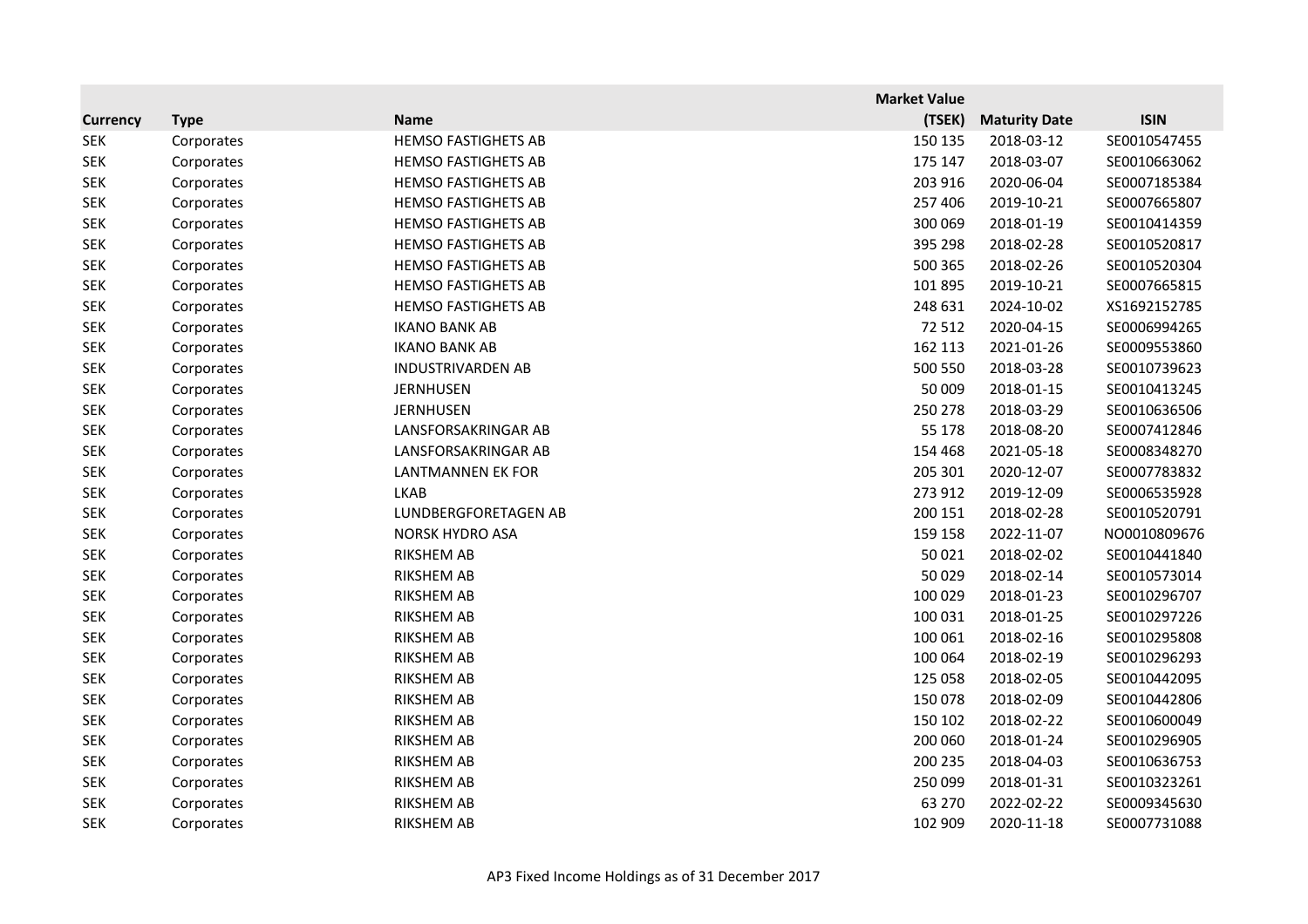|                 |             |                          | <b>Market Value</b> |                      |              |
|-----------------|-------------|--------------------------|---------------------|----------------------|--------------|
| <b>Currency</b> | <b>Type</b> | <b>Name</b>              | (TSEK)              | <b>Maturity Date</b> | <b>ISIN</b>  |
| <b>SEK</b>      | Corporates  | RIKSHEM AB               | 124 858             | 2020-01-20           | SE0007953575 |
| <b>SEK</b>      | Corporates  | <b>RIKSHEM AB</b>        | 199 941             | 2022-10-19           | SE0010469031 |
| <b>SEK</b>      | Corporates  | <b>RIKSHEM AB</b>        | 337859              | 2021-04-22           | SE0008294185 |
| <b>SEK</b>      | Corporates  | SAMPO OYJ                | 168 011             | 2046-12-01           | XS1525537145 |
| <b>SEK</b>      | Corporates  | SAMPO OYJ                | 201 406             | 2020-05-28           | XS1238814278 |
| <b>SEK</b>      | Corporates  | SAMPO OYJ                | 261 543             | 2046-12-01           | XS1525537061 |
| <b>SEK</b>      | Corporates  | <b>SCANIA</b>            | 150 638             | 2019-10-11           | XS1595522092 |
| <b>SEK</b>      | Corporates  | <b>SCANIA</b>            | 204 773             | 2020-03-16           | XS1202801715 |
| <b>SEK</b>      | Corporates  | SKANDIA AB               | 100 042             | 2018-02-02           | SE0010219931 |
| <b>SEK</b>      | Corporates  | SKANDIA AB               | 100 075             | 2018-02-28           | SE0010636498 |
| <b>SEK</b>      | Corporates  | SPARBANKEN SKANE AB      | 100 148             | 2018-05-07           | SE0010546895 |
| <b>SEK</b>      | Corporates  | SPARBANKEN SKANE AB      | 145 131             | 2018-02-12           | SE0008014989 |
| <b>SEK</b>      | Corporates  | SPARBANKEN SYD           | 100 914             | 2022-06-28           | SE0010102426 |
| <b>SEK</b>      | Corporates  | SVENSKA HANDELSBANKEN AB | 197 840             | 2027-11-15           | XS1717456914 |
| <b>SEK</b>      | Corporates  | <b>SWEDISH MATCH AB</b>  | 157 127             | 2021-01-29           | XS1353819003 |
| <b>SEK</b>      | Corporates  | <b>SWEDISH MATCH AB</b>  | 197848              | 2018-09-19           | XS0678163154 |
| <b>SEK</b>      | Corporates  | <b>SWEDISH MATCH AB</b>  | 554 248             | 2022-05-30           | XS1619638528 |
| <b>SEK</b>      | Corporates  | TELE2 AB                 | 363 367             | 2023-02-24           | XS1571151627 |
| <b>SEK</b>      | Corporates  | <b>TELENOR</b>           | 523 559             | 2019-03-19           | XS1046594542 |
| <b>SEK</b>      | Corporates  | <b>TELIA CO AB</b>       | 276 946             | 2023-11-08           | XS0989164743 |
| <b>SEK</b>      | Corporates  | <b>VASAKRONAN AB</b>     | 78 5 5 9            | 2021-01-20           | SE0007953930 |
| <b>SEK</b>      | Corporates  | <b>VASAKRONAN AB</b>     | 90 556              | 2022-05-24           | SE0009983810 |
| <b>SEK</b>      | Corporates  | <b>VOLVO AB</b>          | 100 130             | 2018-04-16           | SE0010714147 |
| <b>SEK</b>      | Corporates  | <b>VOLVO AB</b>          | 100 357             | 2019-09-19           | XS1616904493 |
| <b>SEK</b>      | Corporates  | <b>VOLVO AB</b>          | 100 381             | 2019-09-19           | XS1616904147 |
| <b>SEK</b>      | Corporates  | <b>VOLVO AB</b>          | 149 480             | 2020-11-30           | XS1725783572 |
| <b>SEK</b>      | Corporates  | <b>WILLHEM AB</b>        | 50 0 28             | 2018-02-12           | SE0010468157 |
| <b>SEK</b>      | Corporates  | WILLHEM AB               | 100 155             | 2018-05-16           | SE0010598300 |
| <b>SEK</b>      | Corporates  | <b>WILLHEM AB</b>        | 100 156             | 2018-05-17           | SE0010598961 |
| <b>SEK</b>      | Corporates  | <b>WILLHEM AB</b>        | 140 274             | 2020-06-26           | SE0010102046 |
| <b>SEK</b>      | Corporates  | <b>WILLHEM AB</b>        | 150 026             | 2018-01-15           | SE0010360735 |
| <b>SEK</b>      | Corporates  | <b>WILLHEM AB</b>        | 150 128             | 2018-03-08           | SE0010663179 |
| <b>SEK</b>      | Corporates  | <b>WILLHEM AB</b>        | 150 188             | 2018-04-11           | SE0010663252 |
| <b>SEK</b>      | Corporates  | <b>WILLHEM AB</b>        | 200 038             | 2018-01-16           | SE0010468892 |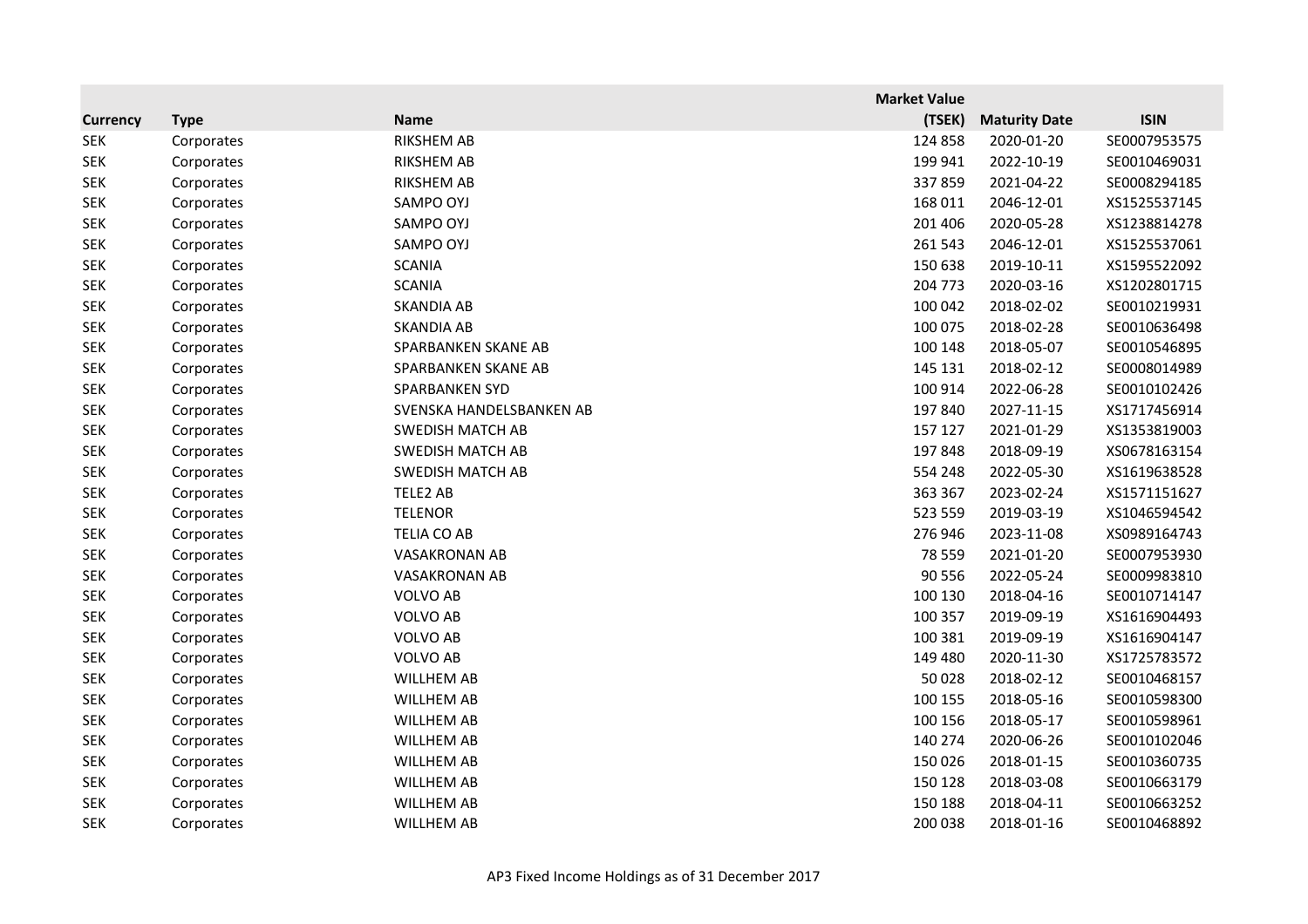|                 |                          |                                                    | <b>Market Value</b> |                      |              |
|-----------------|--------------------------|----------------------------------------------------|---------------------|----------------------|--------------|
| <b>Currency</b> | <b>Type</b>              | <b>Name</b>                                        | (TSEK)              | <b>Maturity Date</b> | <b>ISIN</b>  |
| <b>SEK</b>      | Corporates               | WILLHEM AB                                         | 200 218             | 2018-03-27           | SE0010625988 |
| <b>SEK</b>      | Corporates               | WILLHEM AB                                         | 200 317             | 2018-05-21           | SE0010599563 |
| <b>SEK</b>      | Corporates               | <b>WILLHEM AB</b>                                  | 207 721             | 2021-11-01           | SE0009242332 |
| <b>SEK</b>      | Corporates               | <b>WILLHEM AB</b>                                  | 232 317             | 2021-01-18           | SE0009522188 |
| <b>SEK</b>      | Corporates               | <b>WILLHEM AB</b>                                  | 233 955             | 2019-02-11           | SE0006789632 |
| <b>SEK</b>      | Corporates               | <b>WILLHEM AB</b>                                  | 250 298             | 2018-04-05           | SE0010662262 |
| <b>SEK</b>      | Corporates               | <b>WILLHEM AB</b>                                  | 300 111             | 2018-01-29           | SE0010441758 |
| <b>SEK</b>      | Corporates               | <b>WILLHEM AB</b>                                  | 300 390             | 2018-04-16           | SE0010599993 |
| <b>SEK</b>      | Corporates               | <b>WILLHEM AB</b>                                  | 383 118             | 2021-06-09           | SE0008431985 |
| <b>USD</b>      | Corporates               | KOMMUNINVEST COOPERATIVE SOCIETY                   | 405 098             | 2021-06-01           | XS1618289802 |
| <b>USD</b>      | Corporates               | <b>EXPORT-IMPORT BANK OF KOREA</b>                 | 402 373             | 2021-02-11           | US302154BZ10 |
| <b>USD</b>      | Corporates               | <b>VOLKSWAGEN AG</b>                               | 16 372              | 2020-05-22           | USU9273AAM72 |
| <b>USD</b>      | Corporates               | <b>VOLKSWAGEN AG</b>                               | 16 4 22             | 2019-11-20           | XS1139232299 |
| <b>USD</b>      | Corporates               | <b>VOLKSWAGEN AG</b>                               | 17 205              | 2020-08-12           | USN93695BL23 |
| <b>USD</b>      | Corporates               | <b>VOLKSWAGEN AG</b>                               | 36 439              | 2018-05-22           | USU9273AAK17 |
| GBP             | Governments & Sovereigns | EUROPEAN INVESTMENT BANK                           | 349824              | 2020-03-07           | XS1051861851 |
| GBP             | Governments & Sovereigns | <b>KFW</b>                                         | 457 055             | 2020-06-05           | XS1268337844 |
| GBP             | Governments & Sovereigns | UNITED KINGDOM OF GREAT BRITAIN AND NORTHERN IRELA | 176 550             | 2019-03-07           | GB00B39R3F84 |
| GBP             | Governments & Sovereigns | UNITED KINGDOM OF GREAT BRITAIN AND NORTHERN IRELA | 232 062             | 2020-07-22           | GB00BN65R198 |
| GBP             | Governments & Sovereigns | UNITED KINGDOM OF GREAT BRITAIN AND NORTHERN IRELA | 249 833             | 2021-09-07           | GB00B4RMG977 |
| GBP             | Governments & Sovereigns | UNITED KINGDOM OF GREAT BRITAIN AND NORTHERN IRELA | 335 004             | 2027-07-22           | GB00BDRHNP05 |
| GBP             | Governments & Sovereigns | UNITED KINGDOM OF GREAT BRITAIN AND NORTHERN IRELA | 403 097             | 2026-07-22           | GB00BYZW3G56 |
| GBP             | Governments & Sovereigns | UNITED KINGDOM OF GREAT BRITAIN AND NORTHERN IRELA | 418 734             | 2025-09-07           | GB00BTHH2R79 |
| GBP             | Governments & Sovereigns | UNITED KINGDOM OF GREAT BRITAIN AND NORTHERN IRELA | 461 969             | 2024-09-07           | GB00BHBFH458 |
| GBP             | Governments & Sovereigns | UNITED KINGDOM OF GREAT BRITAIN AND NORTHERN IRELA | 503 722             | 2018-07-22           | GB00B8KP6M44 |
| GBP             | Governments & Sovereigns | UNITED KINGDOM OF GREAT BRITAIN AND NORTHERN IRELA | 541 317             | 2023-09-07           | GB00B7Z53659 |
| GBP             | Governments & Sovereigns | UNITED KINGDOM OF GREAT BRITAIN AND NORTHERN IRELA | 546 148             | 2025-03-07           | GB0030880693 |
| GBP             | Governments & Sovereigns | UNITED KINGDOM OF GREAT BRITAIN AND NORTHERN IRELA | 561733              | 2022-03-07           | GB00B3KJDQ49 |
| GBP             | Governments & Sovereigns | UNITED KINGDOM OF GREAT BRITAIN AND NORTHERN IRELA | 631 130             | 2021-01-22           | GB00BYY5F581 |
| GBP             | Governments & Sovereigns | UNITED KINGDOM OF GREAT BRITAIN AND NORTHERN IRELA | 1 1 5 4 7 5 2       | 2022-09-07           | GB00B7L9SL19 |
| GBP             | Governments & Sovereigns | UNITED KINGDOM OF GREAT BRITAIN AND NORTHERN IRELA | 1 2 5 2 7 6 1       | 2019-07-22           | GB00BDV0F150 |
| <b>JPY</b>      | Governments & Sovereigns | JAPAN                                              | 190 761             | 2024-09-10           | JP1120191EA0 |
| <b>SEK</b>      | Governments & Sovereigns | AFRICAN DEVELOPMENT BANK                           | 311026              | 2019-03-12           | XS1044956214 |
| <b>SEK</b>      | Governments & Sovereigns | AFRICAN DEVELOPMENT BANK                           | 497 927             | 2022-06-01           | XS1527751991 |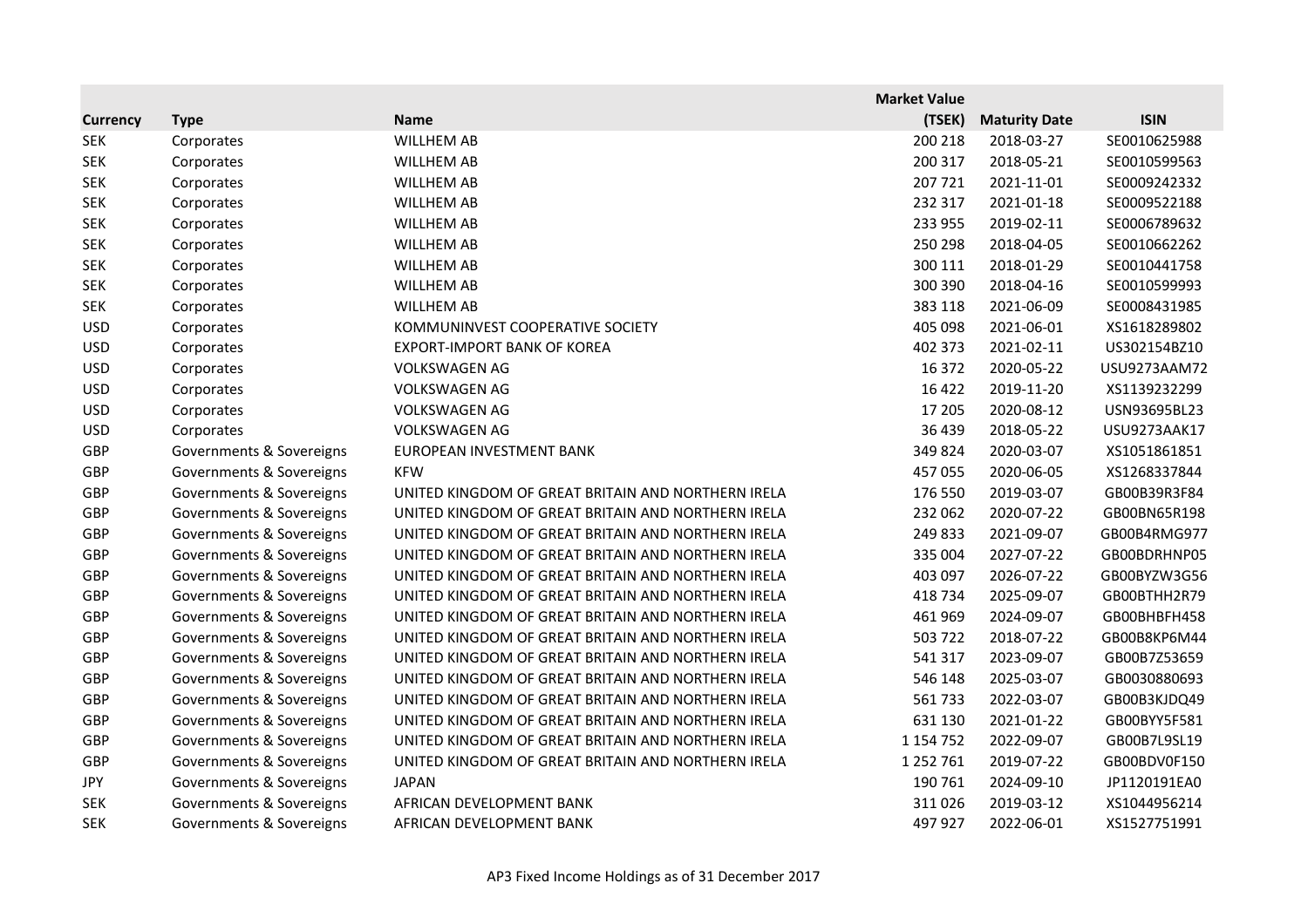|                 |                          |                                                | <b>Market Value</b> |                      |              |
|-----------------|--------------------------|------------------------------------------------|---------------------|----------------------|--------------|
| <b>Currency</b> | <b>Type</b>              | <b>Name</b>                                    | (TSEK)              | <b>Maturity Date</b> | <b>ISIN</b>  |
| <b>SEK</b>      | Governments & Sovereigns | EUROPEAN INVESTMENT BANK                       | 276 338             | 2020-12-01           | XS0267891843 |
| <b>SEK</b>      | Governments & Sovereigns | EUROPEAN INVESTMENT BANK                       | 301 638             | 2022-07-19           | XS1551293019 |
| <b>SEK</b>      | Governments & Sovereigns | EUROPEAN INVESTMENT BANK                       | 510 562             | 2021-01-20           | XS1346202184 |
| <b>SEK</b>      | Governments & Sovereigns | EUROPEAN INVESTMENT BANK                       | 530 941             | 2019-04-23           | XS0773059042 |
| <b>SEK</b>      | Governments & Sovereigns | EUROPEAN INVESTMENT BANK                       | 561 534             | 2023-11-13           | XS0852107266 |
| <b>SEK</b>      | Governments & Sovereigns | EUROPEAN INVESTMENT BANK                       | 573 698             | 2020-12-01           | XS0219399275 |
| <b>SEK</b>      | Governments & Sovereigns | <b>FINNVERA</b>                                | 400 348             | 2018-08-17           | XS0981865065 |
| <b>SEK</b>      | Governments & Sovereigns | <b>KFW</b>                                     | 507 336             | 2021-01-27           | XS1351716896 |
| <b>SEK</b>      | Governments & Sovereigns | KINGDOM OF SWEDEN                              | 4 3 1 1             | 2028-12-01           | SE0000556599 |
| <b>SEK</b>      | Governments & Sovereigns | KINGDOM OF SWEDEN                              | 29 27 9             | 2025-05-12           | SE0005676608 |
| <b>SEK</b>      | Governments & Sovereigns | KINGDOM OF SWEDEN                              | 69839               | 2039-03-30           | SE0002829192 |
| <b>SEK</b>      | Governments & Sovereigns | KINGDOM OF SWEDEN                              | 98 681              | 2019-06-01           | SE0006758736 |
| <b>SEK</b>      | Governments & Sovereigns | KINGDOM OF SWEDEN                              | 154 682             | 2027-12-01           | SE0009548704 |
| <b>SEK</b>      | Governments & Sovereigns | KINGDOM OF SWEDEN                              | 430 923             | 2026-06-01           | SE0008014062 |
| <b>SEK</b>      | Governments & Sovereigns | KINGDOM OF SWEDEN                              | 474 103             | 2020-12-01           | SE0000317943 |
| <b>SEK</b>      | Governments & Sovereigns | KINGDOM OF SWEDEN                              | 482 209             | 2032-06-01           | SE0007045745 |
| <b>SEK</b>      | Governments & Sovereigns | KINGDOM OF SWEDEN                              | 508 560             | 2025-06-01           | SE0005703550 |
| <b>SEK</b>      | Governments & Sovereigns | KINGDOM OF SWEDEN                              | 540 627             | 2022-06-01           | SE0004211084 |
| <b>SEK</b>      | Governments & Sovereigns | KINGDOM OF SWEDEN                              | 1534 118            | 2022-06-01           | SE0003784461 |
| <b>SEK</b>      | Governments & Sovereigns | NORDIC INVESTMENT BANK                         | 200 337             | 2022-08-29           | XS1673097637 |
| <b>SEK</b>      | Governments & Sovereigns | NORDIC INVESTMENT BANK                         | 204 591             | 2021-01-20           | XS1347786797 |
| <b>SEK</b>      | Governments & Sovereigns | NORDIC INVESTMENT BANK                         | 297 552             | 2023-09-22           | XS1494406074 |
| <b>SEK</b>      | Governments & Sovereigns | NORDIC INVESTMENT BANK                         | 352 552             | 2020-04-23           | XS1222727536 |
| <b>SEK</b>      | Governments & Sovereigns | NORDIC INVESTMENT BANK                         | 507 705             | 2021-04-26           | XS1399311064 |
| <b>SEK</b>      | Governments & Sovereigns | ORESUNDSBRO KONSORTIET                         | 193 746             | 2020-12-01           | SE0001157173 |
| <b>SEK</b>      | Governments & Sovereigns | RIKSBANKEN                                     | 6 000 084           | 2018-01-03           | SE0010739805 |
| <b>SEK</b>      | Governments & Sovereigns | <b>WORLD BANK GROUP/THE</b>                    | 617 475             | 2019-06-23           | XS1078475024 |
| <b>USD</b>      | Governments & Sovereigns | AFRICAN DEVELOPMENT BANK                       | 440 244             | 2018-12-17           | US00828EBJ73 |
| <b>USD</b>      | Governments & Sovereigns | ASIAN DEVELOPMENT BANK                         | 808 844             | 2019-08-16           | US045167DQ35 |
| <b>USD</b>      | Governments & Sovereigns | DEVELOPMENT BANK OF JAPAN                      | 328 503             | 2018-10-03           | XS0974284092 |
| <b>USD</b>      | Governments & Sovereigns | <b>DEXIA</b>                                   | 413 494             | 2019-01-30           | US25215DAJ81 |
| <b>USD</b>      | Governments & Sovereigns | EUROPEAN BANK FOR RECONSTRUCTION & DEVELOPMENT | 246 571             | 2018-04-10           | US29874QCN25 |
| <b>USD</b>      | Governments & Sovereigns | EUROPEAN BANK FOR RECONSTRUCTION & DEVELOPMENT | 486 435             | 2021-07-15           | US29874QDG64 |
| <b>USD</b>      | Governments & Sovereigns | EXPORT DEVELOPMENT CANADA                      | 305 152             | 2018-12-10           | US30216BFY39 |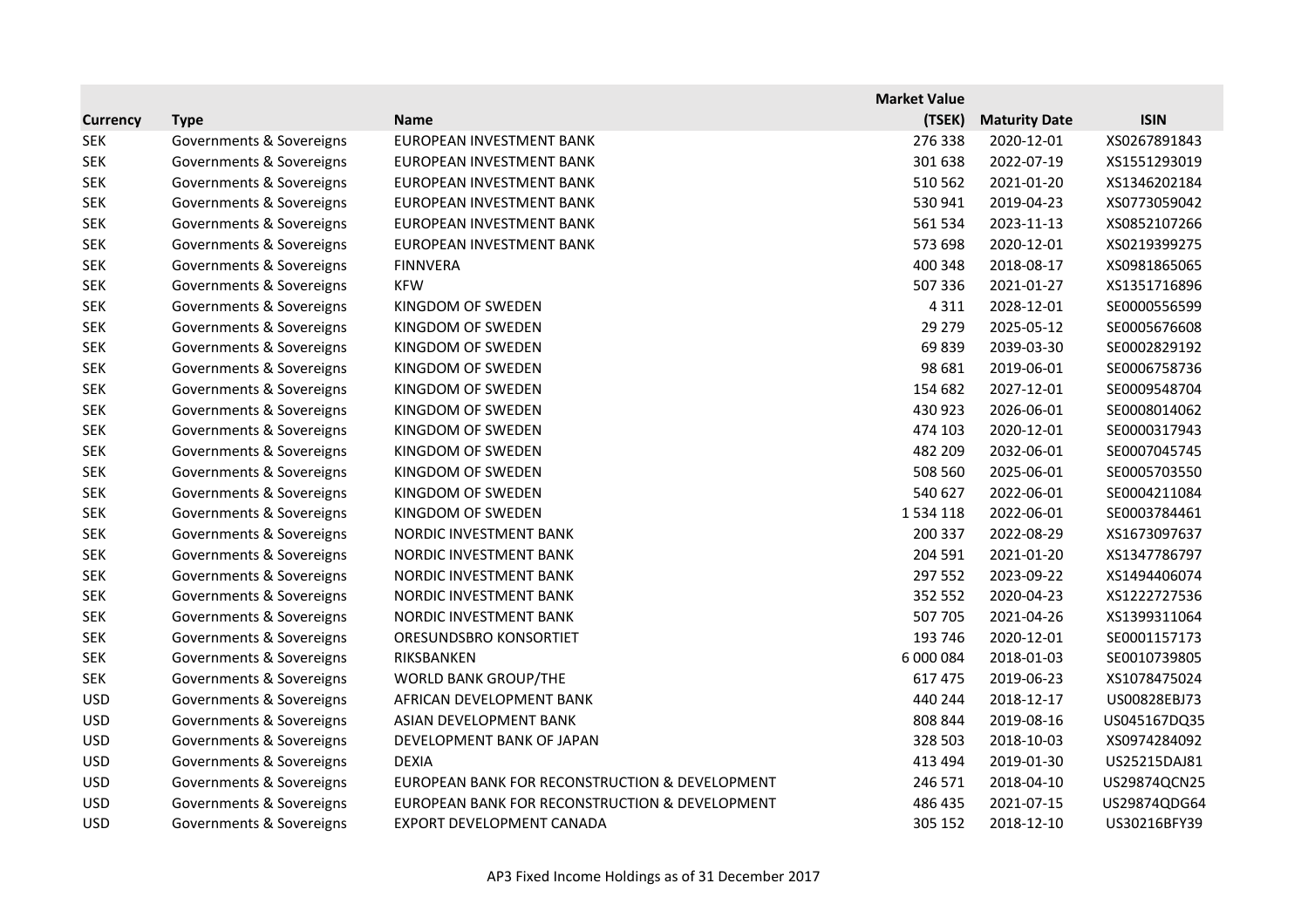|                 |                          |                                  | <b>Market Value</b> |                      |              |
|-----------------|--------------------------|----------------------------------|---------------------|----------------------|--------------|
| <b>Currency</b> | <b>Type</b>              | <b>Name</b>                      | (TSEK)              | <b>Maturity Date</b> | <b>ISIN</b>  |
| <b>USD</b>      | Governments & Sovereigns | EXPORT DEVELOPMENT CANADA        | 730 327             | 2020-06-01           | US30216BGU08 |
| <b>USD</b>      | Governments & Sovereigns | <b>KFW</b>                       | 482 613             | 2019-10-15           | US500769GF56 |
| <b>USD</b>      | Governments & Sovereigns | <b>KFW</b>                       | 675 662             | 2020-11-30           | US500769GU24 |
| <b>USD</b>      | Governments & Sovereigns | <b>KFW</b>                       | 1 2 1 4 6 3 6       | 2022-09-29           | US500769HP20 |
| <b>USD</b>      | Governments & Sovereigns | KINGDOM OF BELGIUM               | 206 071             | 2018-06-22           | BE6253986085 |
| <b>USD</b>      | Governments & Sovereigns | NORDIC INVESTMENT BANK           | 378 548             | 2021-09-30           | US65562QAW50 |
| <b>USD</b>      | Governments & Sovereigns | OESTERREICHISCHE KONTROLLBANK AG | 204 857             | 2019-03-12           | US676167BK43 |
| <b>USD</b>      | Governments & Sovereigns | UNITED STATES OF AMERICA         | 113 233             | 2019-09-30           | US912828TR12 |
| <b>USD</b>      | Governments & Sovereigns | UNITED STATES OF AMERICA         | 129 655             | 2045-02-15           | US912810RL44 |
| <b>USD</b>      | Governments & Sovereigns | UNITED STATES OF AMERICA         | 163 797             | 2027-05-15           | US912828X885 |
| <b>USD</b>      | Governments & Sovereigns | UNITED STATES OF AMERICA         | 199 915             | 2022-11-15           | US912828TY62 |
| <b>USD</b>      | Governments & Sovereigns | UNITED STATES OF AMERICA         | 244 980             | 2020-10-31           | US912828WC06 |
| <b>USD</b>      | Governments & Sovereigns | UNITED STATES OF AMERICA         | 301 555             | 2043-02-15           | US912810RA88 |
| <b>USD</b>      | Governments & Sovereigns | UNITED STATES OF AMERICA         | 351013              | 2022-07-15           | US912828TE09 |
| <b>USD</b>      | Governments & Sovereigns | UNITED STATES OF AMERICA         | 362 579             | 2020-04-30           | US912828VA58 |
| <b>USD</b>      | Governments & Sovereigns | UNITED STATES OF AMERICA         | 368 341             | 2019-04-30           | US912828D234 |
| <b>USD</b>      | Governments & Sovereigns | UNITED STATES OF AMERICA         | 374 149             | 2038-05-15           | US912810PX00 |
| <b>USD</b>      | Governments & Sovereigns | UNITED STATES OF AMERICA         | 390 775             | 2046-05-15           | US912810RS96 |
| <b>USD</b>      | Governments & Sovereigns | UNITED STATES OF AMERICA         | 393 455             | 2046-02-15           | US912810RQ31 |
| <b>USD</b>      | Governments & Sovereigns | UNITED STATES OF AMERICA         | 400 234             | 2023-05-15           | US912828VB32 |
| <b>USD</b>      | Governments & Sovereigns | UNITED STATES OF AMERICA         | 409 013             | 2018-04-30           | US912828Q947 |
| <b>USD</b>      | Governments & Sovereigns | UNITED STATES OF AMERICA         | 411 313             | 2019-06-30           | US912828WS57 |
| <b>USD</b>      | Governments & Sovereigns | UNITED STATES OF AMERICA         | 497 756             | 2042-02-15           | US912810QV35 |
| <b>USD</b>      | Governments & Sovereigns | UNITED STATES OF AMERICA         | 518 381             | 2029-01-15           | US912810PZ57 |
| <b>USD</b>      | Governments & Sovereigns | UNITED STATES OF AMERICA         | 551732              | 2021-04-15           | US912828Q608 |
| <b>USD</b>      | Governments & Sovereigns | UNITED STATES OF AMERICA         | 589 154             | 2041-08-15           | US912810QS06 |
| <b>USD</b>      | Governments & Sovereigns | UNITED STATES OF AMERICA         | 594 166             | 2024-02-15           | US912828B667 |
| <b>USD</b>      | Governments & Sovereigns | UNITED STATES OF AMERICA         | 599 168             | 2023-11-15           | US912828WE61 |
| <b>USD</b>      | Governments & Sovereigns | UNITED STATES OF AMERICA         | 621 133             | 2021-01-15           | US912828PP91 |
| <b>USD</b>      | Governments & Sovereigns | UNITED STATES OF AMERICA         | 659 000             | 2021-09-30           | US912828F213 |
| <b>USD</b>      | Governments & Sovereigns | UNITED STATES OF AMERICA         | 659 237             | 2028-04-15           | US912810FD55 |
| <b>USD</b>      | Governments & Sovereigns | UNITED STATES OF AMERICA         | 675 994             | 2043-05-15           | US912810RB61 |
| <b>USD</b>      | Governments & Sovereigns | UNITED STATES OF AMERICA         | 678 893             | 2045-08-15           | US912810RN00 |
| <b>USD</b>      | Governments & Sovereigns | UNITED STATES OF AMERICA         | 691 621             | 2041-05-15           | US912810QQ40 |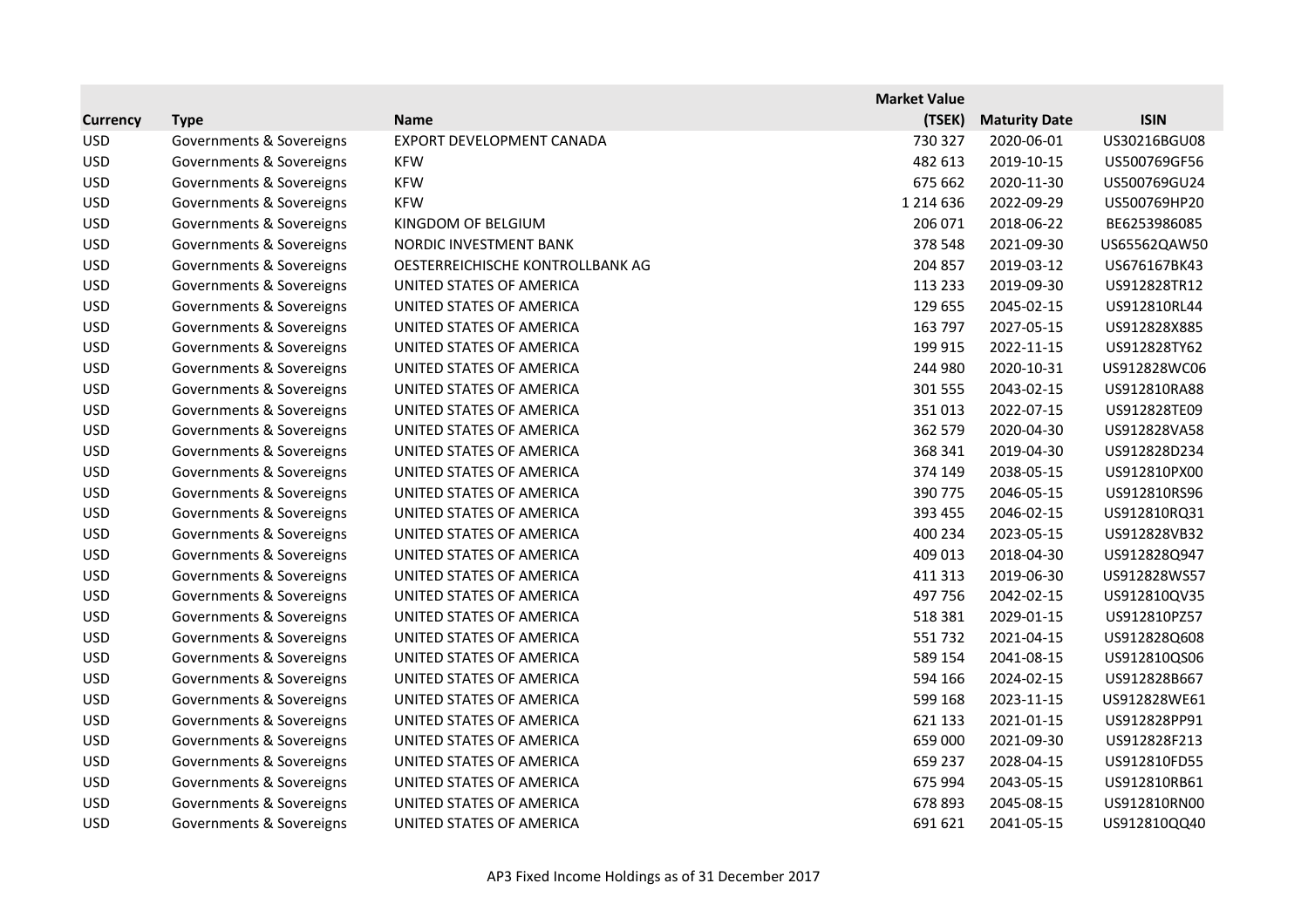|                 |                                    |                             | <b>Market Value</b> |                      |              |
|-----------------|------------------------------------|-----------------------------|---------------------|----------------------|--------------|
| <b>Currency</b> | <b>Type</b>                        | <b>Name</b>                 | (TSEK)              | <b>Maturity Date</b> | <b>ISIN</b>  |
| <b>USD</b>      | Governments & Sovereigns           | UNITED STATES OF AMERICA    | 706 859             | 2041-11-15           | US912810QT88 |
| <b>USD</b>      | Governments & Sovereigns           | UNITED STATES OF AMERICA    | 733 746             | 2044-11-15           | US912810RJ97 |
| <b>USD</b>      | Governments & Sovereigns           | UNITED STATES OF AMERICA    | 749 705             | 2042-08-15           | US912810QX90 |
| <b>USD</b>      | Governments & Sovereigns           | UNITED STATES OF AMERICA    | 750 087             | 2026-01-15           | US912810FS25 |
| <b>USD</b>      | Governments & Sovereigns           | UNITED STATES OF AMERICA    | 756923              | 2024-07-15           | US912828WU04 |
| <b>USD</b>      | Governments & Sovereigns           | UNITED STATES OF AMERICA    | 772 226             | 2040-02-15           | US912810QE10 |
| <b>USD</b>      | Governments & Sovereigns           | UNITED STATES OF AMERICA    | 794 875             | 2024-01-15           | US912828B253 |
| <b>USD</b>      | Governments & Sovereigns           | UNITED STATES OF AMERICA    | 803 921             | 2044-02-15           | US912810RF75 |
| <b>USD</b>      | Governments & Sovereigns           | UNITED STATES OF AMERICA    | 808 860             | 2029-04-15           | US912810FH69 |
| <b>USD</b>      | Governments & Sovereigns           | UNITED STATES OF AMERICA    | 811 629             | 2022-04-30           | US912828X471 |
| <b>USD</b>      | Governments & Sovereigns           | UNITED STATES OF AMERICA    | 819 408             | 2022-07-31           | US912828XQ82 |
| <b>USD</b>      | Governments & Sovereigns           | UNITED STATES OF AMERICA    | 828 476             | 2020-08-31           | US912828VV95 |
| <b>USD</b>      | Governments & Sovereigns           | UNITED STATES OF AMERICA    | 851038              | 2041-02-15           | US912810QP66 |
| <b>USD</b>      | Governments & Sovereigns           | UNITED STATES OF AMERICA    | 860 847             | 2020-04-15           | US912828K338 |
| <b>USD</b>      | Governments & Sovereigns           | UNITED STATES OF AMERICA    | 895 395             | 2025-11-15           | US912828M565 |
| <b>USD</b>      | Governments & Sovereigns           | UNITED STATES OF AMERICA    | 910 132             | 2021-04-30           | US912828WG10 |
| <b>USD</b>      | Governments & Sovereigns           | UNITED STATES OF AMERICA    | 927 504             | 2026-05-15           | US912828R366 |
| <b>USD</b>      | Governments & Sovereigns           | UNITED STATES OF AMERICA    | 945 223             | 2018-08-31           | US912828RE27 |
| <b>USD</b>      | Governments & Sovereigns           | UNITED STATES OF AMERICA    | 970 256             | 2025-05-15           | US912828XB14 |
| <b>USD</b>      | Governments & Sovereigns           | UNITED STATES OF AMERICA    | 1 005 157           | 2023-08-15           | US912828VS66 |
| <b>USD</b>      | Governments & Sovereigns           | UNITED STATES OF AMERICA    | 1038374             | 2024-05-15           | US912828WJ58 |
| <b>USD</b>      | Governments & Sovereigns           | UNITED STATES OF AMERICA    | 1071039             | 2021-02-28           | US912828B907 |
| <b>USD</b>      | Governments & Sovereigns           | UNITED STATES OF AMERICA    | 1075 220            | 2019-04-15           | US912828C996 |
| <b>USD</b>      | Governments & Sovereigns           | UNITED STATES OF AMERICA    | 1 1 1 7 3 9 6       | 2021-12-31           | US912828G872 |
| <b>USD</b>      | Governments & Sovereigns           | UNITED STATES OF AMERICA    | 1 1 2 3 5 7 8       | 2027-01-15           | US912810PS15 |
| <b>USD</b>      | Governments & Sovereigns           | UNITED STATES OF AMERICA    | 1 143 755           | 2024-11-15           | US912828G385 |
| <b>USD</b>      | Governments & Sovereigns           | UNITED STATES OF AMERICA    | 1 2 2 4 8 4 4       | 2023-02-15           | US912828UN88 |
| <b>USD</b>      | Governments & Sovereigns           | UNITED STATES OF AMERICA    | 1 2 4 3 7 1 3       | 2021-06-30           | US912828WR74 |
| <b>USD</b>      | Governments & Sovereigns           | UNITED STATES OF AMERICA    | 1 303 945           | 2018-12-15           | US912828N225 |
| <b>USD</b>      | Governments & Sovereigns           | UNITED STATES OF AMERICA    | 1 3 8 9 8 4 1       | 2023-01-15           | US912828UH11 |
| <b>USD</b>      | Governments & Sovereigns           | UNITED STATES OF AMERICA    | 1467201             | 2022-01-15           | US912828SA95 |
| <b>USD</b>      | Governments & Sovereigns           | UNITED STATES OF AMERICA    | 1602 559            | 2025-01-15           | US912810FR42 |
| <b>USD</b>      | Governments & Sovereigns           | <b>WORLD BANK GROUP/THE</b> | 486 309             | 2022-10-24           | US45950VLH77 |
| <b>USD</b>      | <b>Insurance-Linked Securities</b> | Insurance-Linked Securities | 4 144 074           |                      |              |